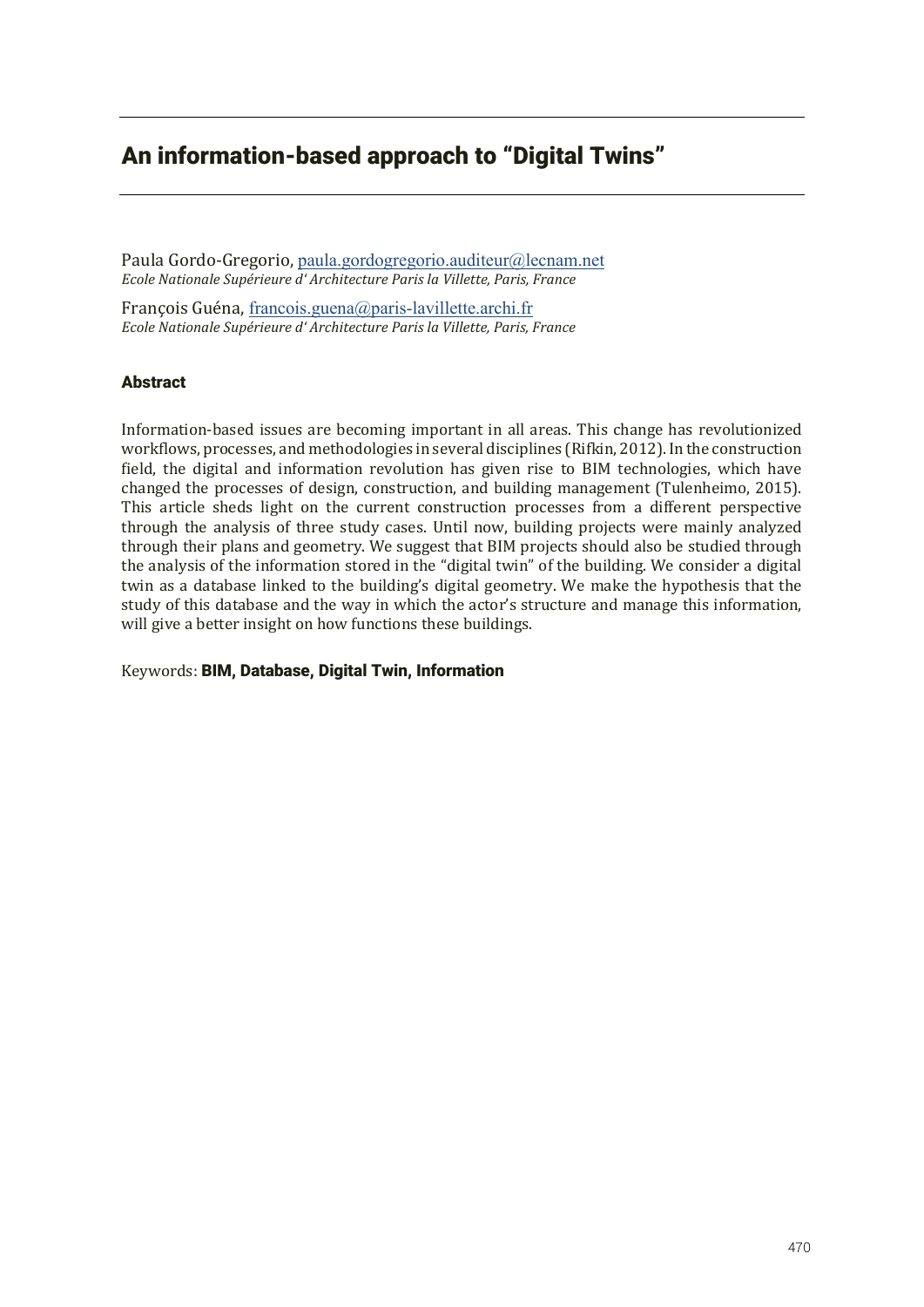## 1 Introduction

In "BIM" projects, the process of creating and recovering building data is integral to the building construction project. The analysis of exploratory interviews carried out between June 2018 and October 2019 revealed the prominence of the processes relating to the introduction and retrieval of building data in the studied projects, to the extent of becoming a separate project, which we call the Building Data Project; We formulate the hypothesis that the data project of the building, in the multiplicity of its dimensions (economic, industrial, environmental, etc.) is a good observatory of the organization and the functioning of the system of actors across the various phases of the construction project (programming, design, realization, management). In this article we aim to present the historical background and genesis of building data projects and the new insights that emerge from studying building data. First, we present the genesis of building data through a historical lens. Then, we introduce a new emerging actor system identified from the analysis of different case studies observed within a technical design office and finally we present some of the building information-related challenges encountered by these actors. Studies that we previously conducted found a link between information and the system of actors (Gordo-Gregorio, 2020) (Gordo-Gregorio & Guéna, 2019). Through this paper, we build on those findings and further elaborate and describe what we called the Building Data Project and its usefulness on studying the transformation of the construction field from an information-based approach.

# 2 The origin of "building data" and the "building data project"

## **2.1 The history of building data**

The history of data classification is much older and independent of the computer tools (Picon, 2010). In the course of the history of architecture and construction, there came a time, at the end of the Middle-Ages, when the master builder was less and less present on the construction site (Fregier, 1983). It was at this point that iconographic data and written data began to be distinguished. The notes on the drawings, originally very informal, became the more and more important. Finally these notes gave rise to the "written documents" of the project.

Authors such as A. Picon and C. M. Eastman, who have worked on the history of architecture from a technological perspective, explained how the process of annotating drawings evolved with the advent of the industrial revolution. Building components and materials became more diverse and led to increasingly complex specifications to the point where their standardization and structuring became necessary. The classification, characterization or prioritization of the building data could be done in various ways. These classifications started on the 50s-60s with the SfB classification in Sweden (1950) and Masterformat in the US (1963) and they had a huge developpement on the 80s and 90s (Afsari and Eastman, 2016). Nowadays, there is a wide variety of classification systems, international classifications such as Uniformat, Omniclass, and Uniclass, created by the Construction Specifications Institute in the United States and the Construction Project Information Committee are among the most widely used. These classifications have been integrated into the ISO building standards (ISO 19650 and ISO 12006) even if they have been developed in the Anglo-Saxon world, and they are linked to the modes of organization of the design process in these countries.

The arrival of information technology also responded to this exponential increase in the quantity of data to be transmitted in the construction process. The research work developed in the field of CAD since the 1980s, in France (INPROBAT team, 1986) and abroad (Eastman, 1999), gave rise to less rigid classifications and proposed separate groups of data according to the type of actor who would have to recover them (Quintrand, 1985). These classifications were reworked in the late 1990s by researchers interested in the management of building description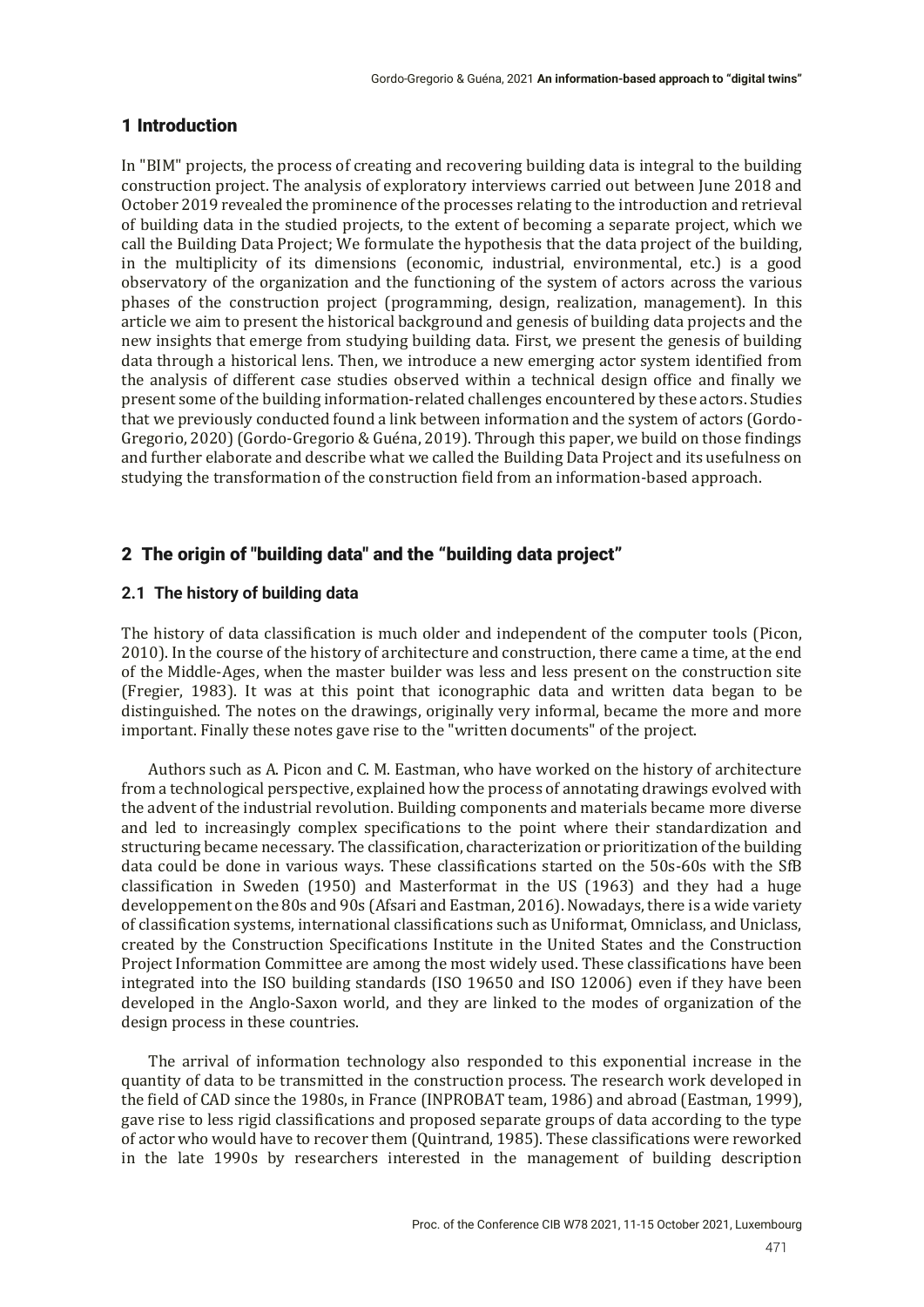information (Ameziane, 1998). The computer database projects, at that time, specifically distinguished the dimensional, functional, technical and economic characteristics (Hamani, 2005). The developments in the field of computer science, together with the standardization of construction information and procedures, gave rise to BIM software.

At the end of the 20th century, in "BIM" projects, the creation of the building database transformed into a separate project, what we refer to as the Building Data Project. Following the principle that a project represents a global approach that plans to answer an issue or a problem (Boutinet, 1998) (Prost, 2014), we assume that the data project responds to the owners' informational requirements. In this "project", the actors choose to create and retrieve data during the programming, design, construction, and operation phases. The data introduced by the actors in these digital models is used in many different ways, to obtain quantities, to facilitate energy simulation calculations, to carry out life cycle analysis, to prepare the model for operation and maintenance, etc. The building data project thus shares its temporality and part of the actor system with the building construction project. We have seen that in BIM projects, "iconographic data" and "written data" are distinguished in the same way that they used to be distinguished in the past. These data are evaluated by two scales that are used by the client to measure the level of development of projects in BIM: the LOD (Level of Detail) and the LOI (Level of Information).

#### **2.2 The building data project and digital twins**

The digital twin is an expression that has been mainly used in the context of heritage (Jouan, 2019) for the control and management of constructed buildings, the so-called HBIM (Historic Building Information Modelling). We consider the digital twin as the addition of the database and the 3D geometry, even if the notion of digital twin is much more complex and inherited from the aerospace field. This concept also includes the further management of the building, the connection between the real and virtual world, simulations etc. (Boje et al. 2020)

However, 3D modeling existed before BIM and we can find 3D software that is not BIM software because they don't integrate the information management. In order to focus on a pure informational approach, we decided to separate the database from the 3D geometry by analyzing the creation of the building database. In a traditional project, the Building Construction Project produces a building. However, nowadays the BIM project produces two outputs: the building itself and its digital twin (Figure 1).



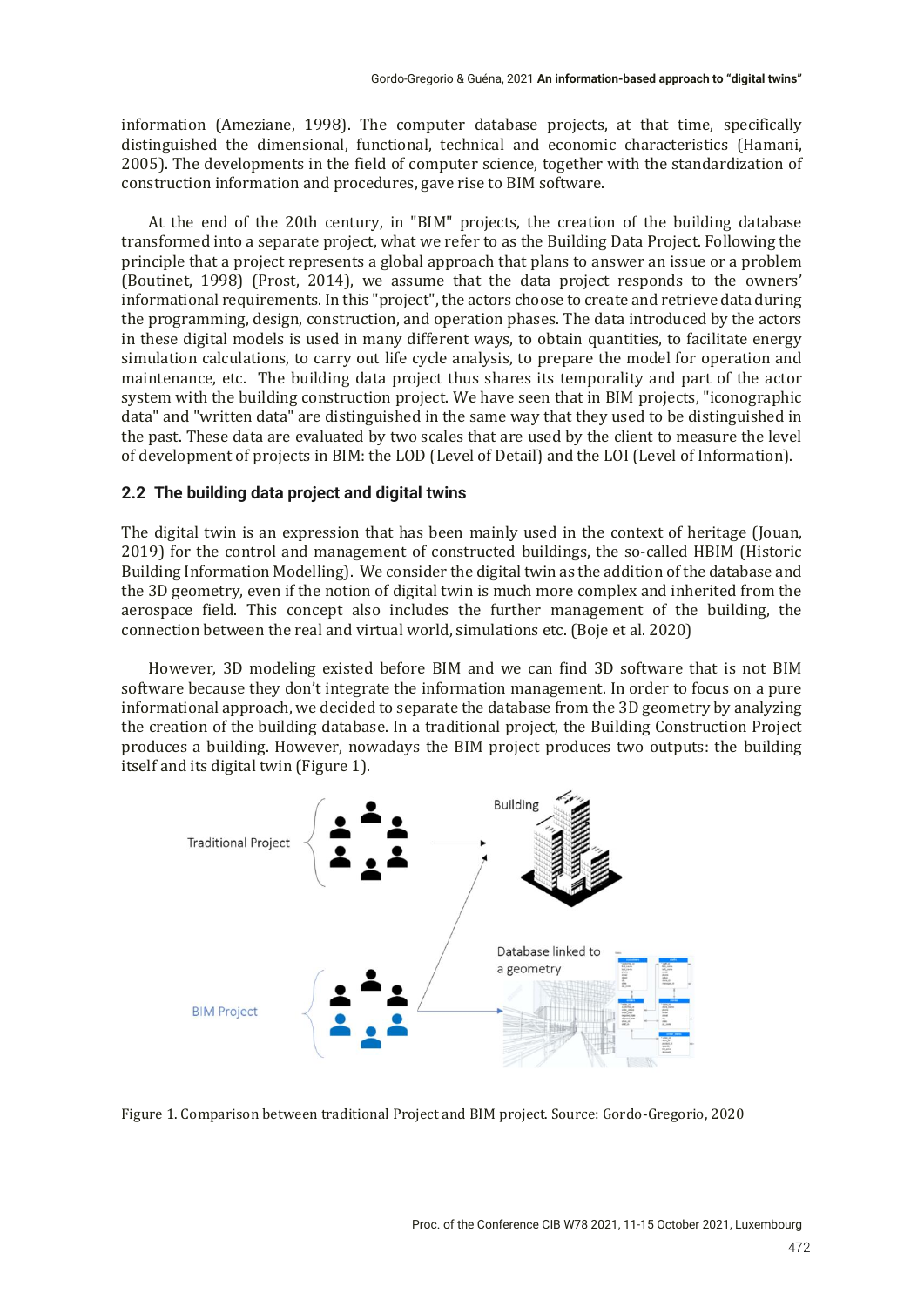The analysis of this new project emerging from informational issues gives us a better understanding of the new issues in the construction field today. The division between the level of detail in modeling and the level of detail in information -LoD and LoI- is characteristic of each project (MaYreli ,2018). We also find the expression LoG for the level of detail of the geometry in order not to confuse with the LOD or level of development which is the addition of the level of geometrical and informational detail (LOD=LoI+(LoD/LoG)). Most research in architecture has been based on geometrical questions, which in this case would be related to the LoG of the project. Developing research that is purely based on informational issues in the construction field-, i.e., the LoI of the project -implies a new approach in the observation and analysis of BIM projects.

# 3 The building data project as an observatory of the system of actors

Another consequence of industrialization is the specialization of activities and the emergence of new professions. It produced an increase in the number of actors intervening in the construction project, and the notions of collaboration and cooperation became key words in the semantic field of the construction trades. Emerging work methodologies, new functions, and new trades have appeared and have upset the traditional division of labor between professionals (Teulier, 2017). The new tasks associated to the "BIM" actors in these projects do not correspond to the traditional tasks they used to undertake. Designers and construction companies must therefore face a set of new tasks that did not previously exist: the parameterization, the implementation of Excel tables structuring the data to be retrieved or the verification of the introduction of information. The methodology that we have followed is based on triangulation and we present the results obtained from 3 case studies (2 educational buildings and 1 office building) in which information becomes a problem of collaboration between the stakeholders.

## **3.1 Methods**

The methodological choice during the analysis of the case studies is based on the triangulation analysis (Denzin, 1978) between the contractual documents (BIM specifications, BIM protocol and BIM notice), the BIM model databases and the semi-structured interviews carried out with the project actors. Even though in this article we present the general background of the case studies, the hypotheses and observations are based on the results of each study case and the participant observation within the company ALTO Ingénierie from 2018 to 2021. Participatory observation in these projects involves all project stakeholders beyond those working at ALTO Ingénierie.



Figure 2. Qualitative research methodology based in triangulation. Source: Prepared by the author 2020.

The analysis of the projects started with the documentary analysis (Figure 2). The protocols and specifications give the context of data collection at the "contractual" level. Then, the interviews bring the mental representations of the actors and their experiences. Finally, the study of the digital models allowed us to verify the informational stakes described in the contractual documents and in the actors' statements.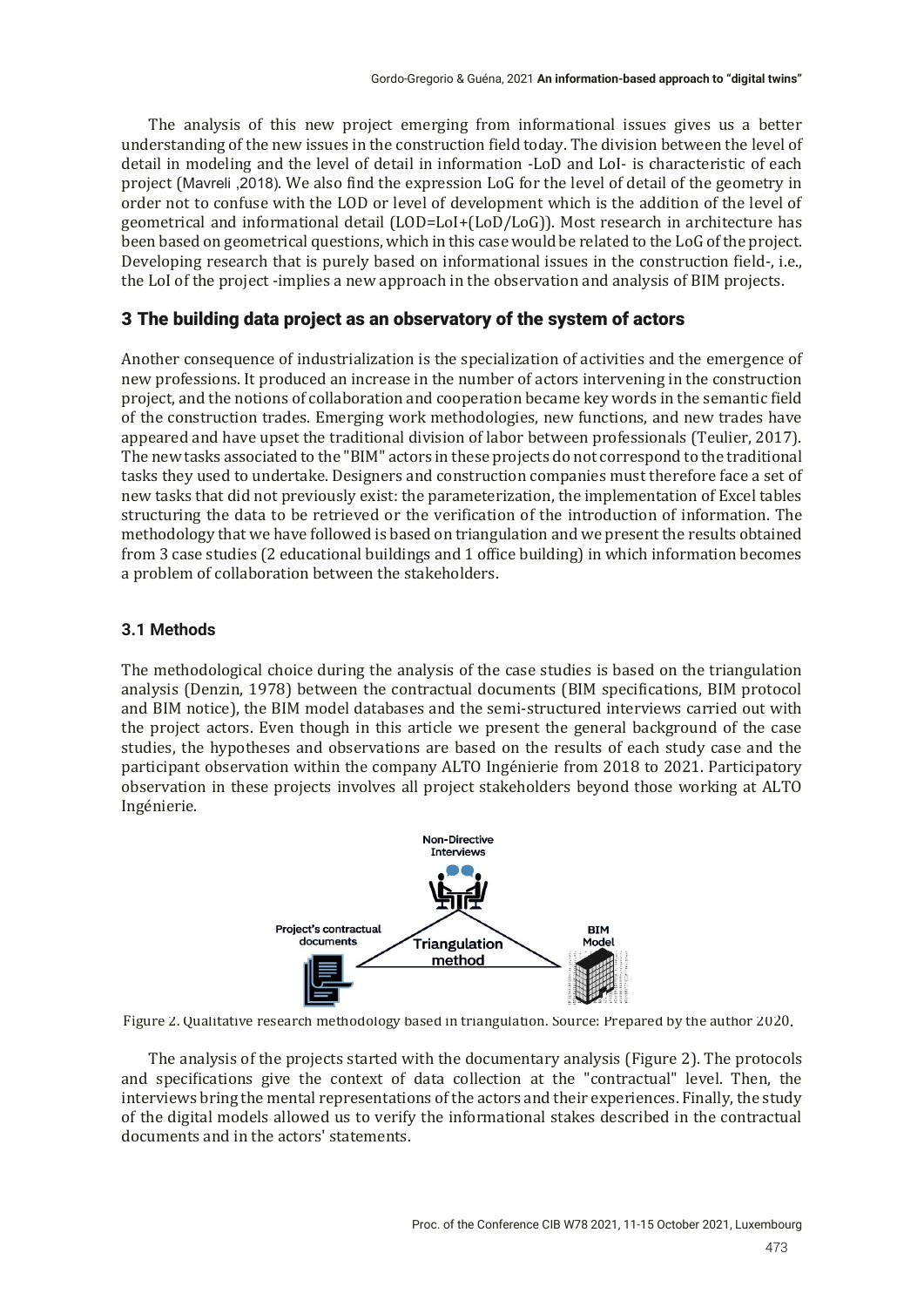#### **3.2 Findings: A new system of actors**

The person in charge of implementing BIM methodology is the BIM manager. In most cases, project owners do not have the skills required for the completion of the associated tasks and call upon the BIM assistant (AMO BIM in France), a kind of "BIM manager", to supervise the progress of the BIM project and in particular the information relevant to the client's interests. While the BIM manager becomes, in general, a full-fledged job, the new missions of BIM coordinator and BIM modeler/producer, are adapting in most of the observed projects to the traditional jobs of project manager and draftsman through the addition of new tasks related to the introduction of building data in the BIM model.

Currently, not all project stakeholders work within the building data project. This project is developed in parallel only with a part of the actors of the building construction project. Beyond the issues related to purely geometric modeling in so-called "BIM" projects, we focus on the informational tasks developed by each "BIM" actor. From the typical diagram of a BIM project – BIM Manager, BIM Coordinator, BIM modeler- (Davies et al., 2017), we have created a "hypothesis" diagram (figure 3) that represents the informational tasks of the system of actors in the building data project. The observation of the actors included in the diagram provided us with answers about the mutations in the stakes and work methodologies of the actors in the construction field nowadays.



Figure 3. Adaptation of the BIM flowchart to the tasks developed by the Building Data Project stakeholders. Source: Prepared by the author, 2021.

The building data project is the main difference between the traditional construction project and the so-called "BIM" projects because the 3D modelling already existed in some traditional projects and it didn't change or modify workflows, tasks or methodologies. The project starts from a "list of needs" requested, normally, by the owner, the future operator of the building or the entity that sets up the "BIM" process from the drafting of the BIM specifications. Then, the BIM manager by drafting the "BIM Protocol", will set up a whole process of data creation and recovery. These two documents become a record of the evolution of the client's interests and his discussions with the rest of the actors (economist, architect, environmental design office, etc.).

In the case studies analyzed, we have observed that the system of actors can vary from one project to another, particularly with respect to the actors who work on the selection of the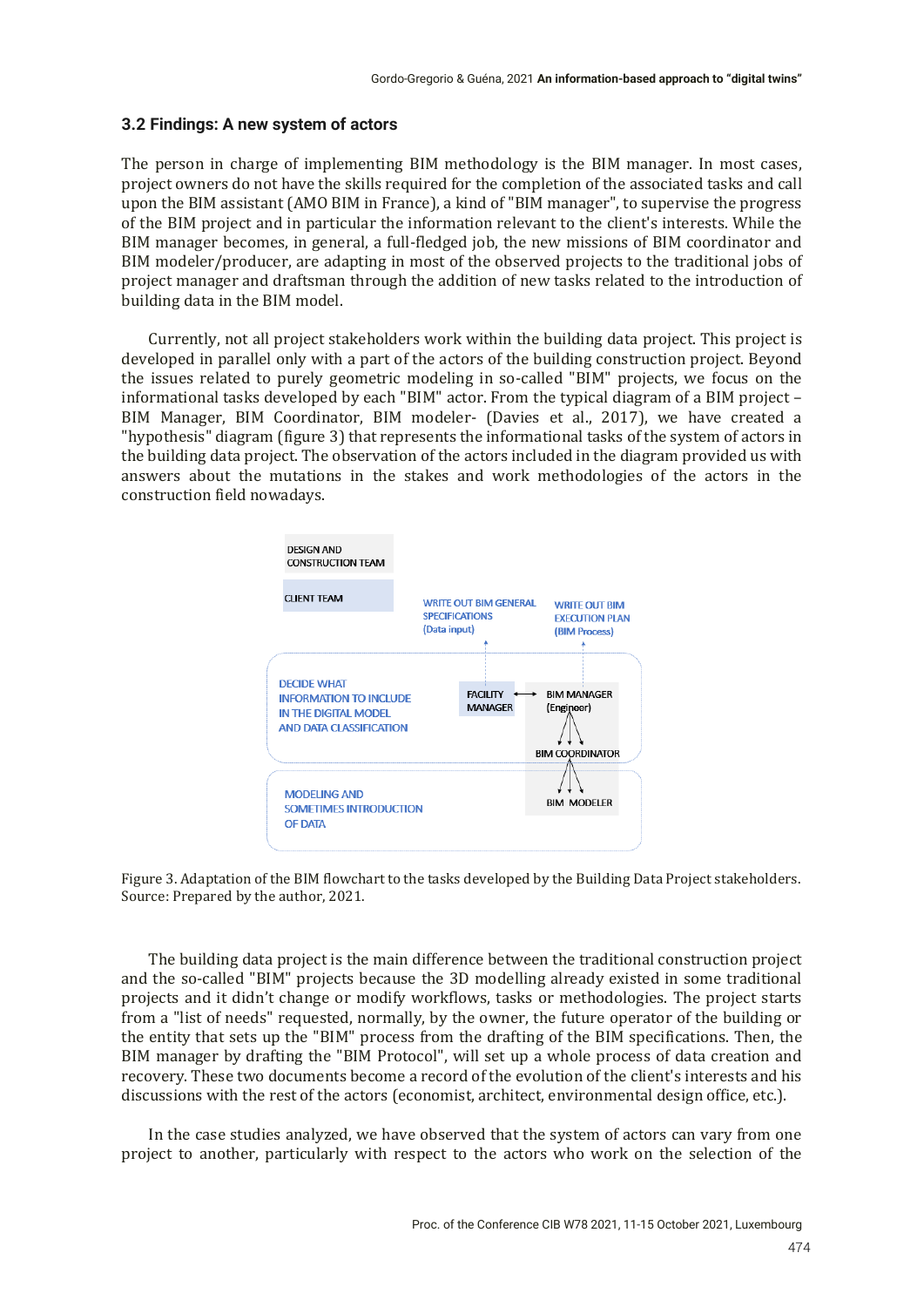building data (Figure 4). We also observed that the different distribution of roles in the choice of data produces very different situations of power struggle. Consequently, the creation, storage and retrieval of building data give rise to many situations of negotiation: who chooses the types of data, who enters them, who verifies them, how the actors will retrieve them and when, etc.



Figure 4. Diagram of the stakeholder system in the three case studies analyzed. Source: Prepared by the author, 2020.

#### **3.3 Findings: BIM information problems**

In the data project, there is a set of tasks that are distributed, and a coordinator, the BIM Manager, who verifies the smooth running of the project. Not all actors integrate the needs of the other actors in their approach because in most cases this causes an overload of work. Consequently, this coordination is based on a constant negotiation arbitrated by the BIM manager and in which one actor asks another to model in such and such a way, or to provide such and such information so that it can be recovered. These are new tasks which, in general, according to the actors interviewed, are not remunerated as added value. These tasks usually become an additional workload which generates problems, discussions and changes in work methodologies. Moreover, the power relationships will become key during these negotiations, in which the BIM manager and the client will be dominant in relation to the other actors, also giving prevalence to the entity in which the BIM manager is registered (architectural studio, engineering company, etc.).

We have seen that the development of the design process of the data project is also conditioned by the construction phases of the building (programming, design, construction, operation and demolition) (Table 1). The initial data are created by the project owner in the programming phase to allow a follow-up in the design phase (surfaces, functionalities etc.). However, other data such as economic data or data related to materials are produced during the design phase by the designers. Not all the data are permanent in the project, for example, data that refer to the location of equipment or structural beams during the construction phase will not be useful during the operation phase and will disappear at the end of the phase for which they were designed (Case Study 1). This study therefore highlights the need to identify the data lifecycle, in all phases, in order to better understand its creation and evolution throughout the construction project.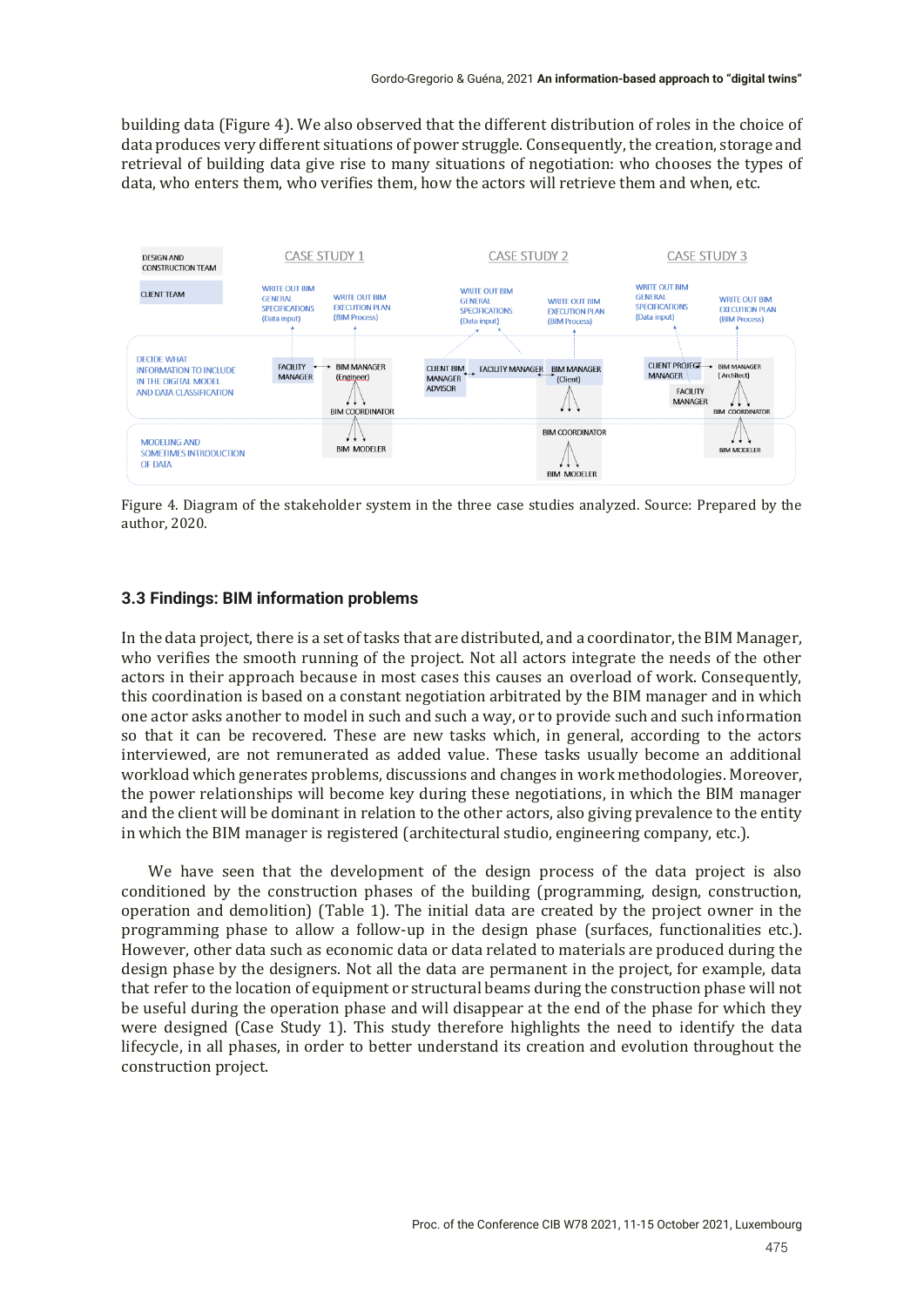#### Gordo-Gregorio & Guéna, 2021 An information-based approach to "digital twins"

| <b>CASE STUDY 1</b>                                     | <b>CASE STUDY 1</b>                                                      | <b>CASE STUDY 2</b>                                            | <b>CASE STUDY 3</b>                                          |
|---------------------------------------------------------|--------------------------------------------------------------------------|----------------------------------------------------------------|--------------------------------------------------------------|
| <b>Educational building</b>                             | Educational building (University)                                        | Office building                                                | <b>Educational building (High</b>                            |
| (University)                                            |                                                                          |                                                                | School)                                                      |
| <b>SITUATION</b>                                        | <b>SITUATION</b>                                                         | SITUATION                                                      | <b>SITUATION</b>                                             |
| This project was chosen                                 | The facility manager helped the                                          | Since the beginning of the design                              | Within the framework of an                                   |
| within the framework of a                               | designers to structure the database in                                   | phase of the project, the owner                                | environmental mission of life                                |
| Circular Economy Project on                             | order to produce retrievable Excels for its has established a table that |                                                                | cycle assessment (LCA), the                                  |
| buildings. The project                                  | maintenance operation tool.                                              | structures the data for the                                    | project manager tries to                                     |
| considered analyzing the                                |                                                                          | operation of the building. An                                  | obtain information on the                                    |
| traceability of the steel of the                        |                                                                          | exhaustive parameterization is                                 | building materials from the                                  |
| beams. The selected project                             |                                                                          | integrated since the beginning of                              | digital model. The                                           |
| had BIM mockups that                                    |                                                                          | the design in the model. The                                   | environmental project                                        |
| corresponded to the end of                              |                                                                          | specifications require the                                     | manager establishes a                                        |
| the construction site.                                  |                                                                          | recovery of quantities from the                                | specification for the                                        |
|                                                         |                                                                          | model.                                                         | information of materials                                     |
|                                                         |                                                                          |                                                                |                                                              |
| <b>INFORMATIONAL ISSUES</b><br>1. Devices (for exemple: | <b>INFORMATIONAL ISSUES</b><br>1. The client decides to change the       | <b>INFORMATIONAL ISSUES</b><br>1. Designers describe the model | <b>INFORMATIONAL ISSUES</b><br>1. The construction materials |
| lamps, air conditioning                                 | facility manager and everything had to                                   | as unreliable. It lacks quantitative are not well detailed.    |                                                              |
| machine etc.) very well                                 | be reconfigured. For the new facility                                    | data.                                                          |                                                              |
| described and with                                      | manager, the data for maintenance had                                    |                                                                |                                                              |
| maintenance schedules                                   | to be filled in by month (time                                           |                                                                |                                                              |
| however rest of the                                     | parameters) and the tasks to develop                                     |                                                                |                                                              |
| information had very                                    | every month had to be introduced as the                                  |                                                                |                                                              |
| different levels of detail.                             | information of the month parameter.                                      |                                                                |                                                              |
|                                                         | However, the previous parametrization                                    |                                                                |                                                              |
|                                                         | introduced the maintenance tasks as                                      |                                                                |                                                              |
|                                                         | parameters and they were filled with the                                 |                                                                |                                                              |
|                                                         | data "periodicity. ". As a result, the data                              |                                                                |                                                              |
|                                                         | are the same but the structure is                                        |                                                                |                                                              |
|                                                         | completely different.                                                    |                                                                |                                                              |
| 2. Very little information                              | 2.In the models, each object has about                                   |                                                                |                                                              |
| about the steel or the                                  | ten parameters and codifications                                         |                                                                | 2. The parameterization of                                   |
|                                                         | supplier and it was impossible introduced in the BIM model. This         |                                                                | the model has been done for                                  |
| to establish a traceability                             | situation has caused an overload of work                                 |                                                                | the operation and                                            |
| from the database of the                                | for the designers.                                                       |                                                                | maintenance of the devices.                                  |
| WHY?                                                    | WHY?                                                                     | WHY?                                                           | WHY?                                                         |
| Lack of circular economy                                | Facility management' tools are not                                       | Different BIM Managers for each                                | Absence of concerns related                                  |
| concerns from the design                                | adapted to the BIM process. Before, the                                  | phase of the project, less                                     | to LCA and BIM, the BIM LCA                                  |
| team and the owner. The                                 | facility manager's job and the designer's                                | communication between the BIM                                  | specifications are a request                                 |
| companies are not yet ready                             | job were not linked but now they need to Manager and the designers. The  |                                                                | from the design team (the                                    |
|                                                         | to this kind of analysis on BIM work together if they want to retrieve   | BIM Manager belongs to the                                     | environmental company) and                                   |
| Models and lack of                                      | data from the BIM model. In addition we                                  | client company and he is                                       | not from the client. In                                      |
| specifications from the                                 | can find IT problems on this process.                                    | disconnected from the design                                   | addition, the BIM Manager                                    |
| owner. In addition, the BIM                             |                                                                          | team.                                                          | works for the architectural                                  |
| Manager belongs to the                                  |                                                                          |                                                                | firm who is in charge of                                     |
| engineering consulting firm                             |                                                                          |                                                                | introducing the                                              |
| and he cared more about                                 |                                                                          |                                                                | characteristics of materials,                                |
| facility management                                     |                                                                          |                                                                | and it would produce a                                       |
| information than about                                  |                                                                          |                                                                | workload to his firm.                                        |
| materials.                                              |                                                                          |                                                                |                                                              |

Table 1. Analysis of informational conflicts in the case studies. Source: Prepared by the author, 2021.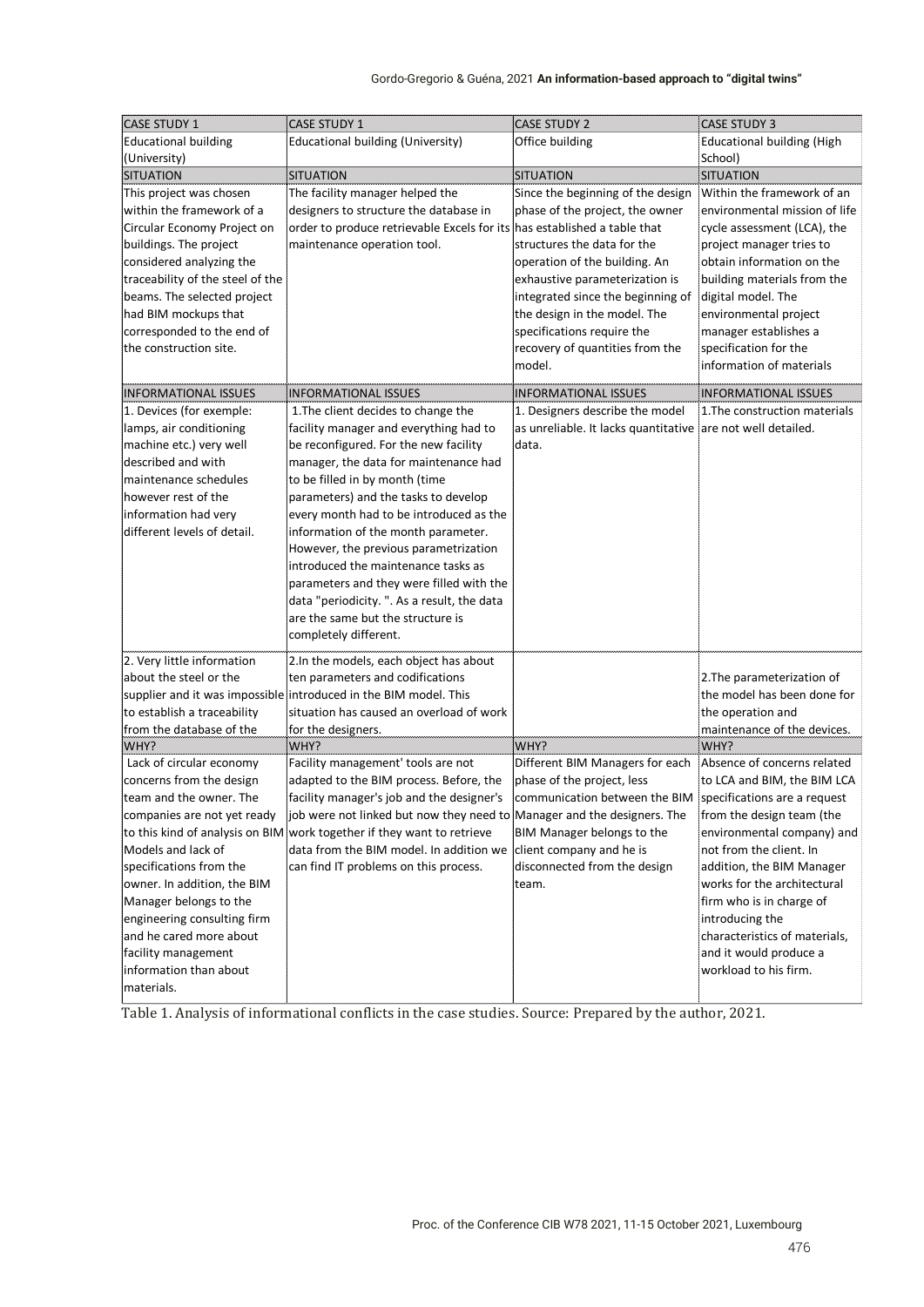# 4 Discussion: Building data in BIM project research

### **4.1 Building data in BIM project research**

The building data project is not a concept that we usually find in the BIM literature, however, building data and building databases are very recurrent notions. The repetition of these notions in BIM research highlights the importance of information and data in the construction projects nowadays. The kind of research that takes into account information in BIM projects usually addresses the new technologies of information and communication (Tulenheimo, 2015), the energy performance of the buildings (Lange, 2012) or the facility management (Dao & Forgues, 2013) and the management of the built cultural heritage (Jouan, 2019).

The level of information of the BIM project (LOI) gives us an insight about how much information is taken into account in the project and what are the parameters that are created and filled with data. The LOI can be requested by the BIM Manager or the future owner of the building by sending an Excel File with the most important parameters (Figure 4). On this kind of files we can introduce parameters that will help on facility management or that will provide us with information to run energy performance simulations and consequently, information became important on these research topics.



Figure 5. Example of a LOI Table. Source: Case Study at the company ALTO Ingénierie.

In addition, facility management and the management of built cultural heritage are based on data and excel files. Facility management and BIM research are focused on how to connect the BIM model database to the facility management and the heritage management tools, but also on how to enhance occupants' comfort (Alavi et al., 2021). For the energy performance and other environmental analyses, this data is extremely important because in a traditional construction project, these actors spend a lot of time searching for information about materials, energy coefficients or measurements. However, if the parameters that these actors need to run the simulations are properly filled into the BIM Model, it will facilitate their tasks. We can observe that in all these approaches we find an interest in understanding certain aspects of the building database. Nevertheless, in the building data project our goal is to be able to understand all the important aspects related to the building database for all the project stakeholders.

## **4.2 System of actors in BIM project research**

The complexity of the system of actors in BIM projects is also linked to each profession. The difficulties of the actors will be linked to the constraints of their field of work, and we will find different constraints between architects, engineers, facility managers, economists etc. In the field of architecture, it is possible that architects' fears about BIM are rooted in the profession's historical background and its connection to hand-drawing. Nevertheless, these practices are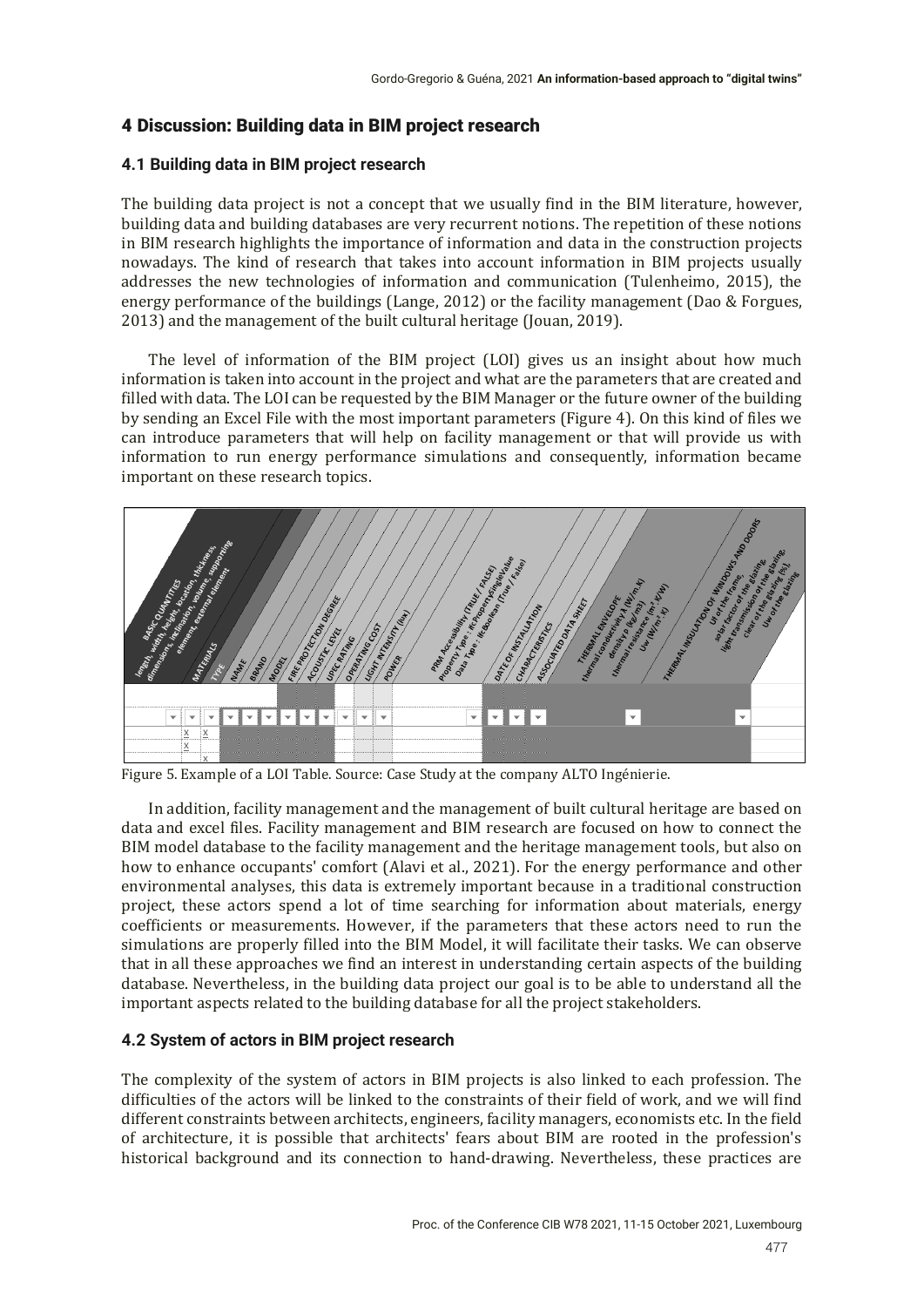changing and currently there are many architectural firms, regardless of their size, that are implementing BIM work processes (Hochscheid and Halin, 2020). The sociologist Guy Tapie (2000), observed that young architects were the real driving force behind the early days of CAD computerization in the architectural firms. This effect, which is linked to the youth of the people involved in the project, could also be applied in the technical design offices for the engineers' profession.

The constraints encountered by the actors of the project are linked to the jobs they develop but also to the phase of the project in which they intervene. In the case of facility managers, their difficulties are more related to the lack of connections between the digital models and the facility management tools, and to the fact that facility managers are very little present during the design process (Liu, 2013) (Motamedi, 2014). Nowadays, their involvement from the beginning of the project is very important because it allows to structure the project data from the beginning. Currently there is a lot of research going on to establish the best way to connect the building management with the digital twin by taking the data that has been filled in, with the data collected from the sensors placed in the building (Motawa, 2018) (Dave, 2018) (Akcamete, 2010). This kind of research projects aims to capture/retrieve the information for the operation of buildings, which is already stored in the digital model. Part of this research is focused on the classification of information in order to find classifications, such as the COBIE format, in order to classify the information and to structure it in the same way during the construction phases and during the management phases (Lavy & Jawadekar, 2014).

## 5 Conclusion

In this article we have not been able to go into the details of the analysis of each case study in order to give a general picture of the layout of the building data project. In this context, we are also developing, as part of this research project, a classification or analysis grid that allows us to classify the project information according to the concerns of the project actors.

We propose to the observation of work methodologies through the building data project, as it represents the singularity of BIM projects compared to traditional projects. By taking "building data" as the object of study, we sought to understand the impact of the introduction of information in so-called "BIM" projects on the construction field. Through the case studies, we have observed that these data included information on the characteristics of materials, dimensions, energy simulations of the building, maintenance schedules of equipment, surfaces, occupancy modalities or functions of spaces, etc. As these data are quite heterogeneous, their classification and organization are necessary.

The data project also provides an opening to new quality issues, which will add complexity to the design process. The influence of the data project on the construction project could be directed towards notions like circular economy, health, energy performance, cultural heritage etc. A whole set of new concerns that, through the building data project, find a way to be integrated into a design process that previously was much more focused on purely geometric issues. Thus, the building data project appears as a promising opportunity to analyze new perspectives on the building design process.

On future works we propose the analysis of the collaboration/cooperation processes within the system of actors developed for each data project should shed light on the main collaboration constraints that exist today in this new type of construction project. The working methodologies around a building data project tend to converge in order to arrive at a semantic and methodological understanding common to all the actors of the project. The term collaboration appears today in almost all the publications of the professional or scientific about "BIM", however this collaboration is not yet real and it remains one of the most important constraints since each actor has different concerns and needs.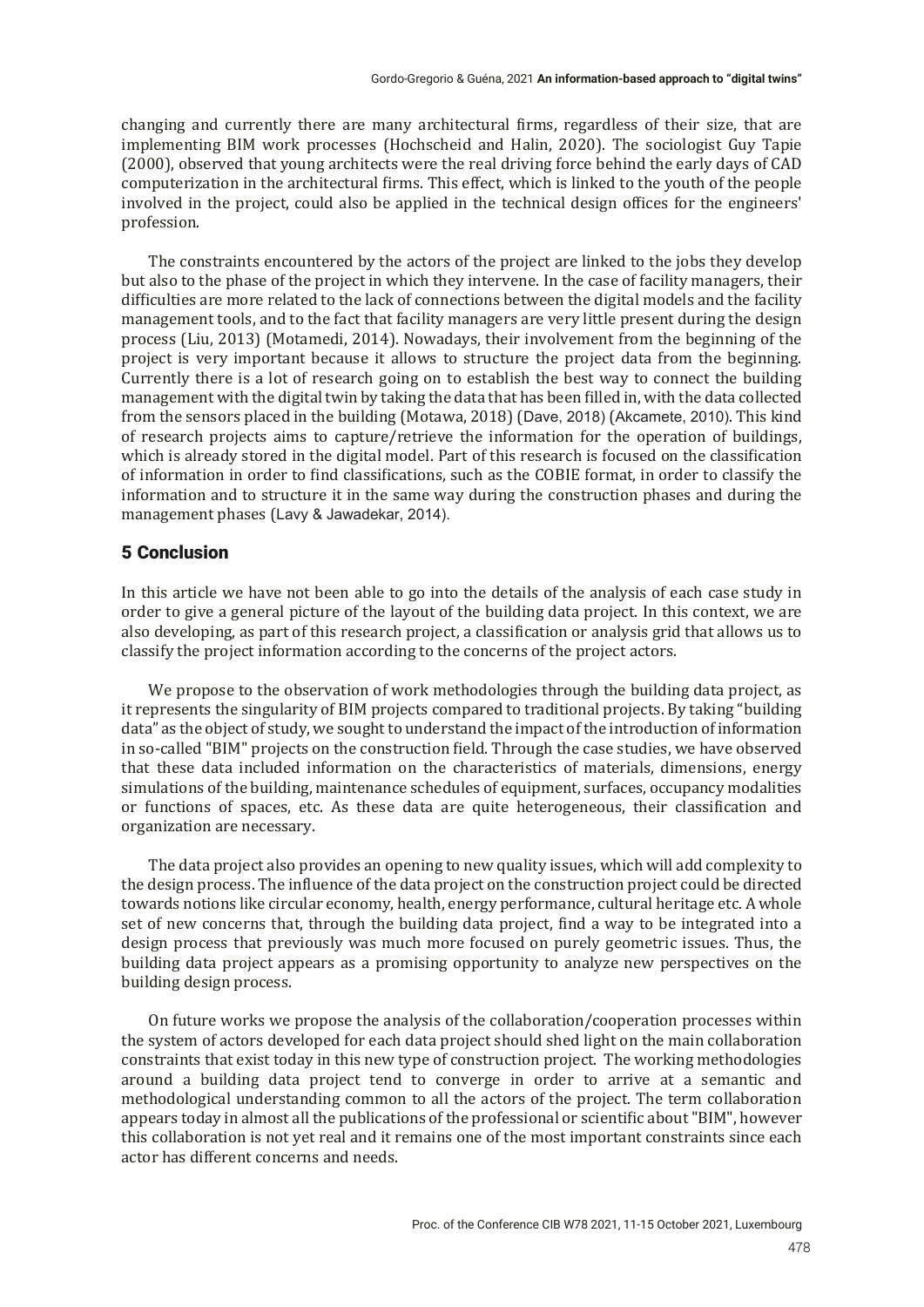Another interesting question to explore concerns product related data, and the main standards (ISO 23386 and ISO 23387). Even if these standards become too technical and do not raise enough information about the concerns of the actors, the huge variety of parameters to be filled in these objects highlights the importance of thinking about the information content of the objects.

Finally, we also propose a third approach that concerns the life of the data and the analysis of information that disappears during the project, in order to understand what is intentional or what is the result of poor project management.

#### References

- Afsari, K., & Eastman, C. M. (2016). A comparison of construction classification systems used for classifying building product models. In 52nd ASC Annual International Conference *Proceedings* (pp. 1-8).
- Akcamete, A., Akinci, B., & Garrett, J. H. (2010, June). Potential utilization of building information models for planning maintenance activities. In *Proceedings of the international conference on computing in civil and building engineering* (pp. 151-157). June.
- Alavi, H., Forcada, N., Bortolini, R., & Edwards, D. J. (2021). Enhancing occupants' comfort through BIM-based probabilistic approach. *Automation in Construction*, *123*, 103528.
- Ameziane, F. (1998). *Structuration et représentation d'informations dans un contexte coopératif de production du bâtiment* (Doctoral dissertation, Aix-Marseille 3).
- Azhar, S., Hein, M., & Sketo, B. (2008). Building information modeling (BIM): Benefits, risks and challenges. In *Proceedings of the 44th ASC Annual Conference* (pp. 2-5).
- Biau, V., & Tapie, G. (2009). *La fabrication de la ville: métiers et organisations* (p. 208). Marseille, Parenthèses.
- Boje, C., Guerriero, A., Kubicki, S., & Rezgui, Y. (2020). Towards a semantic Construction Digital Twin: Directions for future research. Automation in Construction, 114, 103179.
- Boutinet, J. P. (2018). *Anthropologie du projet*. Presses universitaires de France.
- Dao, L., & Forgues, D. (2013). Transformer la gestion des équipements avec le BIM: une étude de cas. *GEN*, *223*, 1.
- Dave, B., Buda, A., Nurminen, A., & Främling, K. (2018). A framework for integrating BIM and IoT through open standards. Automation in Construction, 95, 35-45
- Davies, K., Wilkinson, S., & McMeel, D. (2017). A review of specialist role definitions in BIM guides and standards.
- Denzin, N. K. (2017). *The research act: A theoretical introduction to sociological methods*. Transaction publishers.
- Engelbart, D. C. (1962). Augmenting human intellect: A conceptual framework. *Menlo Park, CA.*
- Eastman, C. M. (1999). *Building product models: computer environments, supporting design and construction*. CRC press.
- Ferries, B., Meilhat, V., Pelegrin F., & Couillet A., (1985), Définition et validation d'un système de gestion de base de données spécifique au projet de conception-réalisation du projet architectural, CAOMIP
- Florenzano, M. & Blaise J.Y., Modèles et représentation a l'échelle architecturale : une expérience à Cracovie, MAP-Caen 11.
- Fregier M. (1983) Etude sur la représentation des composantes morphologiques de données du projet architectural dansun contexte de C.A.O. GAMSAU, Plan Construction
- Gordo-Gregorio, P., & Guéna, F. (2019). Data classification in building data projects: an informationbased approach to BIM projects in France. In *EUBIM 2019-BIM International Conference*.
- Gordo-Gregorio, P. (2020). Le processus de négociation autour des données entre les métiers dans les projets BIM. *Le BIM et l'évolution des pratiques: Ingénierie et architecture, enseignement et recherche*, 119.
- Guena F. & Leininger J.P. (1986), X2A: Pour un système de conception assistée par ordinateur en avant-projet sommaire de bâtiment. Direction de la construction, Ministère de l'Urbanisme, du Logement et des Transports.